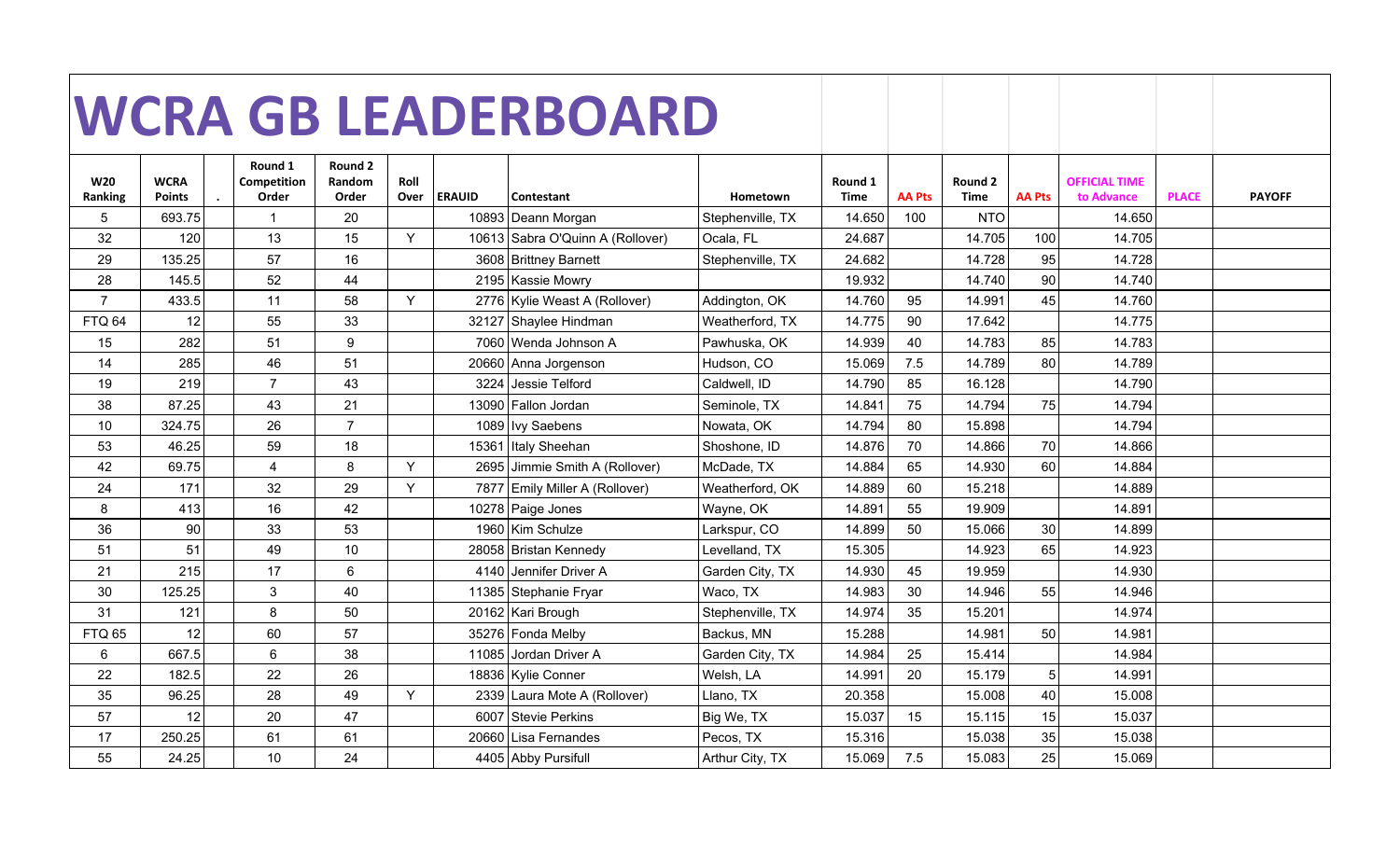|                   |                |                        |                   |      |               | <b>WCRA GB LEADERBOARD</b>                     |                  |                 |               |             |               |                      |              |               |
|-------------------|----------------|------------------------|-------------------|------|---------------|------------------------------------------------|------------------|-----------------|---------------|-------------|---------------|----------------------|--------------|---------------|
|                   |                |                        |                   |      |               |                                                |                  |                 |               |             |               |                      |              |               |
|                   |                |                        |                   |      |               |                                                |                  |                 |               |             |               |                      |              |               |
| <b>W20</b>        | <b>WCRA</b>    | Round 1<br>Competition | Round 2<br>Random | Roll |               |                                                |                  |                 |               | Round 2     |               | <b>OFFICIAL TIME</b> |              |               |
| Ranking           | <b>Points</b>  | Order                  | Order             | Over | <b>ERAUID</b> | Contestant                                     | Hometown         | Round 1<br>Time | <b>AA Pts</b> | Time        | <b>AA Pts</b> | to Advance           | <b>PLACE</b> | <b>PAYOFF</b> |
| 11                | 323.5          | 31                     | 52                | Y    |               | 6845 Leeann Ridley A (Rollover)                | Las Animas, CO   | 15.089          |               | 27.926      |               | 15.089               |              |               |
| 27                | 159            | 47                     | 31                |      |               | 10236 Chelsea Moore                            | Wichita, KS      | 15.114          |               | 15.090      | 20            | 15.090               |              |               |
| 18                | 236            | $\overline{2}$         | 14                |      |               | 3665 Brittyn Rocha                             | Escalon, CA      | 15.108          |               | 20.345      |               | 15.108               |              |               |
| 52                | 48             | 54                     | 3                 |      |               | 30025 Megan Swint                              | Dunnellon, FL    | 20.041          |               | 15.142      | 10            | 15.142               |              |               |
| 40                | 78.5           | 53                     | 5                 |      |               | 17195 Casey Allen                              | Dublin, TX       | 15.578          |               | 15.204      |               | 15.204               |              |               |
| 54                | 26.5           | $5\phantom{.0}$        | 45                |      |               | 24084 Shelly Shields                           | Cochrane, AB     | 15.219          |               | 15.258      |               | 15.219               |              |               |
| 43                | 69             | $9\,$                  | 56                |      |               | 31002 Bailey McCaughey                         | Eads, CO         | 15.389          |               | 15.222      |               | 15.222               |              |               |
| 41                | 70.5           | 58                     | 30                |      |               | 7041 Patton Ann Lynch                          | Crawford, TX     | 19.923          |               | 15.233      |               | 15.233               |              |               |
| 49                | 54.75          | 39                     | 28                | Y    |               | 5452 Kellie Collier A (Rollover)               | Hereford, TX     | 15.373          |               | 15.247      |               | 15.247               |              |               |
| 46                | 63             | 24                     | 41                | Y    |               | 10465 Sierra Waldrep A (Rollover)              | Canton, OK       | 15.914          |               | 15.269      |               | 15.269               |              |               |
| 44                | 67.5           | 14                     | 34                | Y    |               | 24713 Shelly Mull A (Rollover)                 | Amity, OR        | 20.156          |               | 15.270      |               | 15.270               |              |               |
| 58                | $6\phantom{1}$ | 25                     | 46                |      |               | 7989 Wendy Weems                               | Collinsvi, TX    | 20.397          |               | 15.296      |               | 15.296               |              |               |
| 16                | 254.25         | 56                     | 27                |      |               | 29390 Cathy Allen A                            | Vandergrift, PA  | 15.300          |               | 15.780      |               | 15.300               |              |               |
| <b>FTQ 60</b>     | 27             | 35                     | $\overline{2}$    |      |               | 19724 Sherri Barnes                            | Pilot Point, TX  | 15.307          |               | 15.899      |               | 15.307               |              |               |
| 23                | 176            | 27                     | 39                |      |               | 9314 Kelsey Hayden                             | Hanford, CA      | 15.500          |               | 15.308      |               | 15.308               |              |               |
| 48                | 56             | 34                     | 19                |      |               | 15673 Shelby Bates                             | Loomis, CA       | 15.413          |               | 20.112      |               | 15.413               |              |               |
| <b>FTQ 61</b>     | 18             | 40                     | 37                |      |               | 35489 Kylie Bowles                             | Gainesville, TX  | 15.696          |               | 15.482      |               | 15.482               |              |               |
| 37                | 88.75          | 38                     | 59                | Y    |               | 28574 Samantha Chambers A (Rollover Calhan, CO |                  | 15.494          |               | 15.993      |               | 15.494               |              |               |
| 33                | 111            | 18                     | 11                |      |               | 27754 Michaela Jaycox                          | Longmont, CO     | 15.496          |               | 15.536      |               | 15.496               |              |               |
| 25                | 166.75         | 37                     | 25                |      |               | 1726 Jennifer Kalafatic A                      | Caldwell, ID     | 15.510          |               | 20.194      |               | 15.510               |              |               |
| 50                | 54.75          | 44                     | 48                |      |               | 16819 Halyn Lide                               | China Spring, TX | 15.511          |               | 15.718      |               | 15.511               |              |               |
| 9                 | 352.75         | 21                     | 12                |      |               | 8422 Savannah Palmore                          | Kirbyville, TX   | 15.582          |               | 34.939      |               | 15.582               |              |               |
| 39                | 79.25          | 48                     | 23                |      |               | 10298 Brooke McGehee                           | Stephenville, TX | 15.730          |               | 20.553      |               | 15.730               |              |               |
| 56                | 12.5           | 15                     | 36                | Y    |               | 1092 Carlee Otero A (Rollover)                 | Weatherford, TX  | 17.704          |               | <b>NNTO</b> |               | 17.704               |              |               |
| FTQ <sub>63</sub> | 12             | 50                     | 32                |      |               | 1267 Lisa Thornton                             | Plum, TX         | 19.766          |               | 24.938      |               | 19.766               |              |               |
| 13                | 297            | 41                     | 22                |      |               | 21604 Grace Ann Green                          | Welsh, LA        | 20.144          |               | 20.286      |               | 20.144               |              |               |
| 47                | 57             | 29                     | 17                |      |               | 14258 Laura Lambert                            | Wiggins, CO      | 20.236          |               | 25.140      |               | 20.236               |              |               |